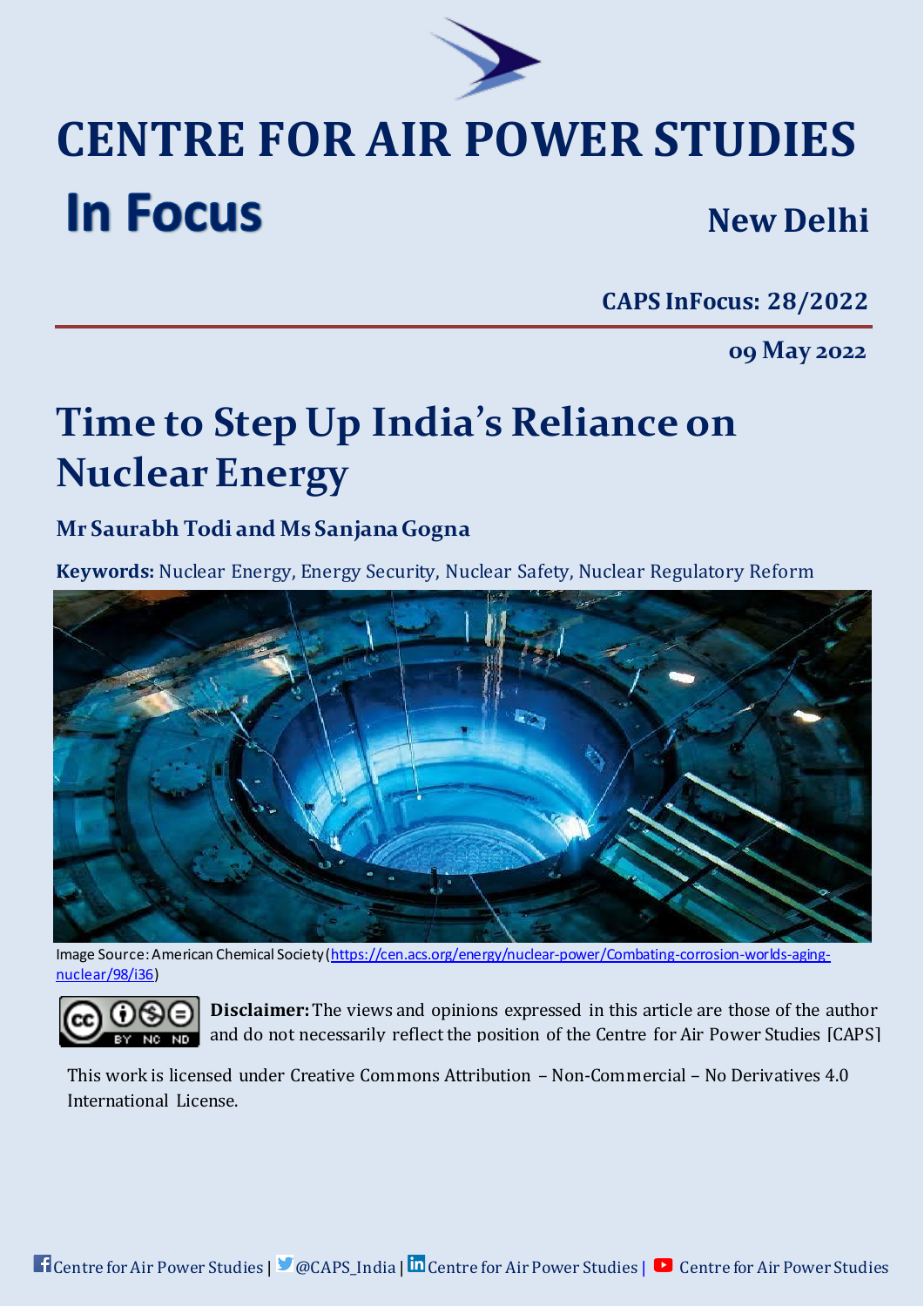It is not the first time that an international crisis, such as the ongoing Russia-Ukraine war, has impacted the energy trade and the world economy at large. Economic and trade sanctions imposed on Russia have infused uncertainty into the global energy markets and led to a significant increase in energy prices. The tremendous pressure on India to reduce its already minimal oil imports – which is less than two per cent – from Russia, even as energy trade is technically exempt from US sanctions further lays bare the geopolitical nature of energy trade. There is little doubt that it would be in India's interest to reduce its import dependence on energy supplies and accelerate the adoption of alternative sources of energy such as nuclear energy.

As can be seen in the current crisis, global energy volatility has impacted almost all countries. However, it is especially troublesome for growing economies such as India that import a significant share of their energy requirements, as volatility in energy markets has a direct impact on inflation and their balance of payments situation. Around 86 per cent of India's crude oil requirements are met through imports. It is estimated that every USD 10 increase in price per barrel of crude oil adds USD 12.5 billion to India's deficit, which is roughly 0.43% of India's GDP.

As one of the faste<sup>1</sup>st-growing economies in the world with a much lower per capita energy consumption, India's demand for energy is expected to grow for decades to come. Additionally, India needs to remain mindful of its commitments under the Paris Climate Accords and pledge<sup>2</sup> to become a net-zero emitter by 2070. India has already embarked on an ambitious energy diversification program by accelerating the adoption of solar and wind power and promoting newer sources of energy such as hydrogen. However, the intermittent nature of these energy resources and the lack of reliable energy storage solutions coupled with India's large resource requirements make a strong case for increasing the reliance on nuclear energy.

Nuclear is one of the most energy-dense fuel sources available. One kilogram of natural uranium used in a standard light water reactor would produce energy equivalent<sup>3</sup> to burning around 14,000 kg of coal. Nuclear power plants also have a much higher capacity factor<sup>4</sup> because they require less maintenance and are designed to operate for longer stretches before refuelling. Further, nuclear power plants also require much less area<sup>5</sup> than solar parks or wind farms to produce equivalent energy. Unfortunately, the share of nuclear power in India's overall energy mix is just around 3%, in sharp contrast to the United States and France, with a share of 19% and 70% respectively.

India uses a mix of reactor types in its nuclear power program. Even though India started with US-imported 160 MW Boiling Water Reactors (BWRs) in 1969, by the 1980s it had developed an Indian Pressurized Heavy Water Reactor (IPHWRs) with the initial baseline design producing 220

2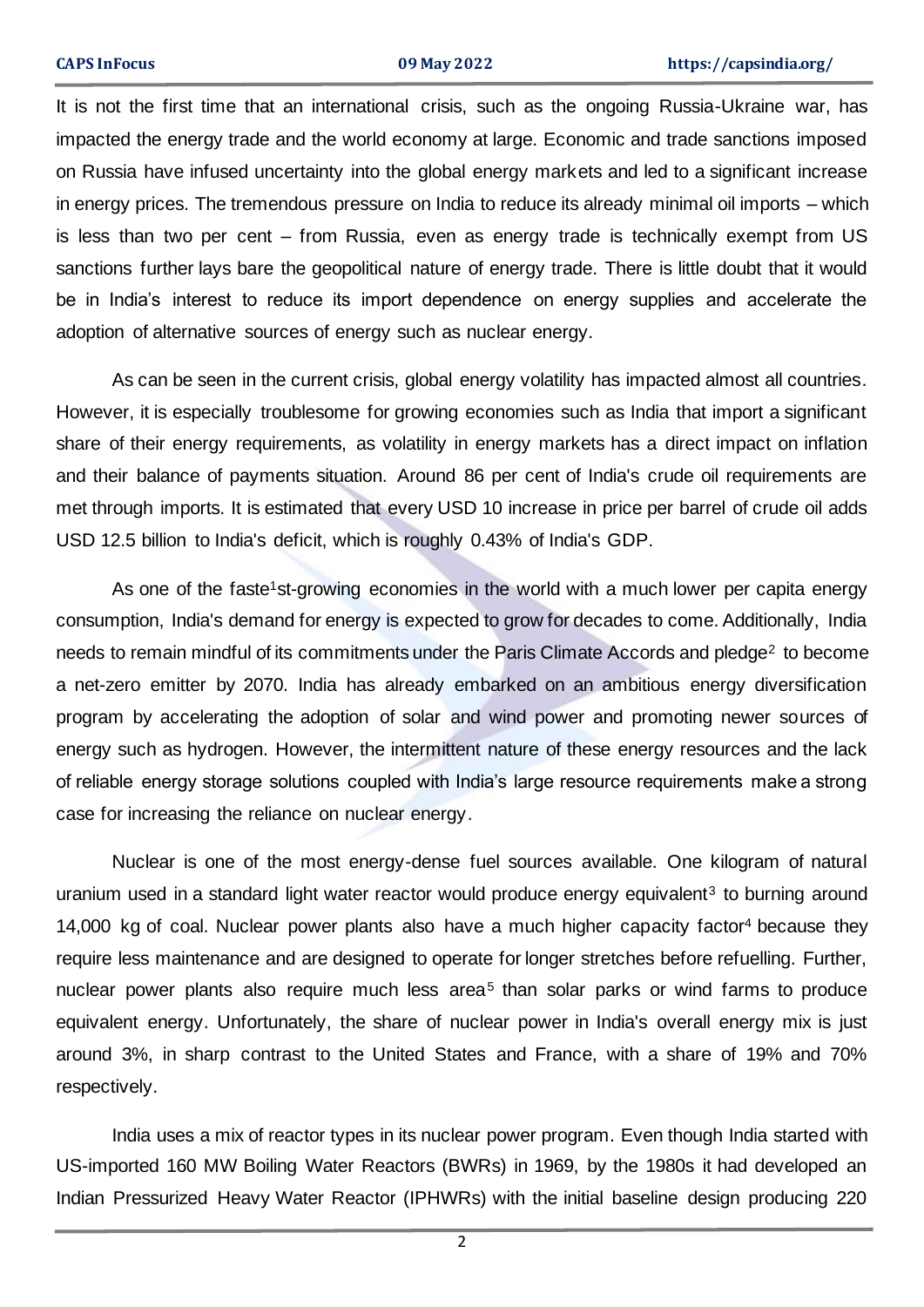MW which has since been upgraded to 540 MW and 700 MW capacity. Currently, 16 out of 22 operational nuclear reactors in India belong to the IPHWR family. In addition, two water-water energetic type reactors (VVER) with a 1000 MW capacity, built with Russian collaboration are operational in Tamil Nadu, while four more are under construction. India is also looking to build six reactors each of 1650 MW European Pressurised Reactor (EPR) at Jaitapur in Maharashtra and 1000 MW Westinghouse's AP1000 design at Kovvada in Andhra Pradesh.

Major impediments to accelerated adoption of nuclear energy in India include high initial cost and duration of construction, issues with Indian nuclear liability law, and domestic concerns about the safety of nuclear power plants. To overcome some of these challenges, India approved a comprehensive plan<sup>6</sup> in 2017 to undertake the construction of 10 IPHWR-type reactors of 700 MW each in 'fleet mode'. Under this plan, a nuclear power plant is expected to be built over five years from the first pour of concrete (FPC). The FPC under this plan will begin in 2023 at Kaiga Atomic Power Station in Karnataka. Furthermore, in 2016, to address the concerns raised by suppliers regarding the Civil Liability for Nuclear Damage Act (CLNDA) 2010, India created the Nuclear Liability Fund<sup>7</sup> with a corpus of ₹ 2,000 crores to cover damages resulting from a nuclear accident in case they exceeded the limit specified under the act. India also ratified the IAEA Convention on Supplementary Compensation<sup>8</sup>, allowing access to additional funds from an international pool in case of a nuclear accident. Such developments are expected to provide impetus to the faster adoption of nuclear energy.

As India's nuclear infrastructure expands, so should its regulatory mechanisms. Currently, oversight of civil nuclear reactors is under the Atomic Energy Regulatory Board (AERB) which is an executive authority<sup>9</sup> constituted by the President of India with little parliamentary oversight. Furthermore, experts have highlighted<sup>10</sup> the conflict of interest in the mandate of the AERB that involves both promotion and regulation of the nuclear program. Therefore, there's a need<sup>11</sup> to establish an independent statutory body to oversee the safety and regulatory aspects of nuclear power plants. The Nuclear Safety Regulatory Authority<sup>12</sup> (NSRA) Bill that was first tabled in 2011 was a promising and forward-looking piece of legislation in this regard. The present government should reintroduce the bill in the parliament and ensure its speedy implementation.

Further, as India expands its production of nuclear energy, it should be mindful of not replacing one import dependence (i.e. oil and gas) with the other (i.e. uranium). Currently, India's domestic production of natural uranium is sourced from two mines in Jharkhand and Andhra Pradesh, but they haven't been able to meet requirements, leading to the import of natural uranium from Russia, Kazakhstan, Uzbekistan, France, and Canada. As more reactors come online, demand for uranium would increase. The government should invest to accelerate uranium prospecting within

3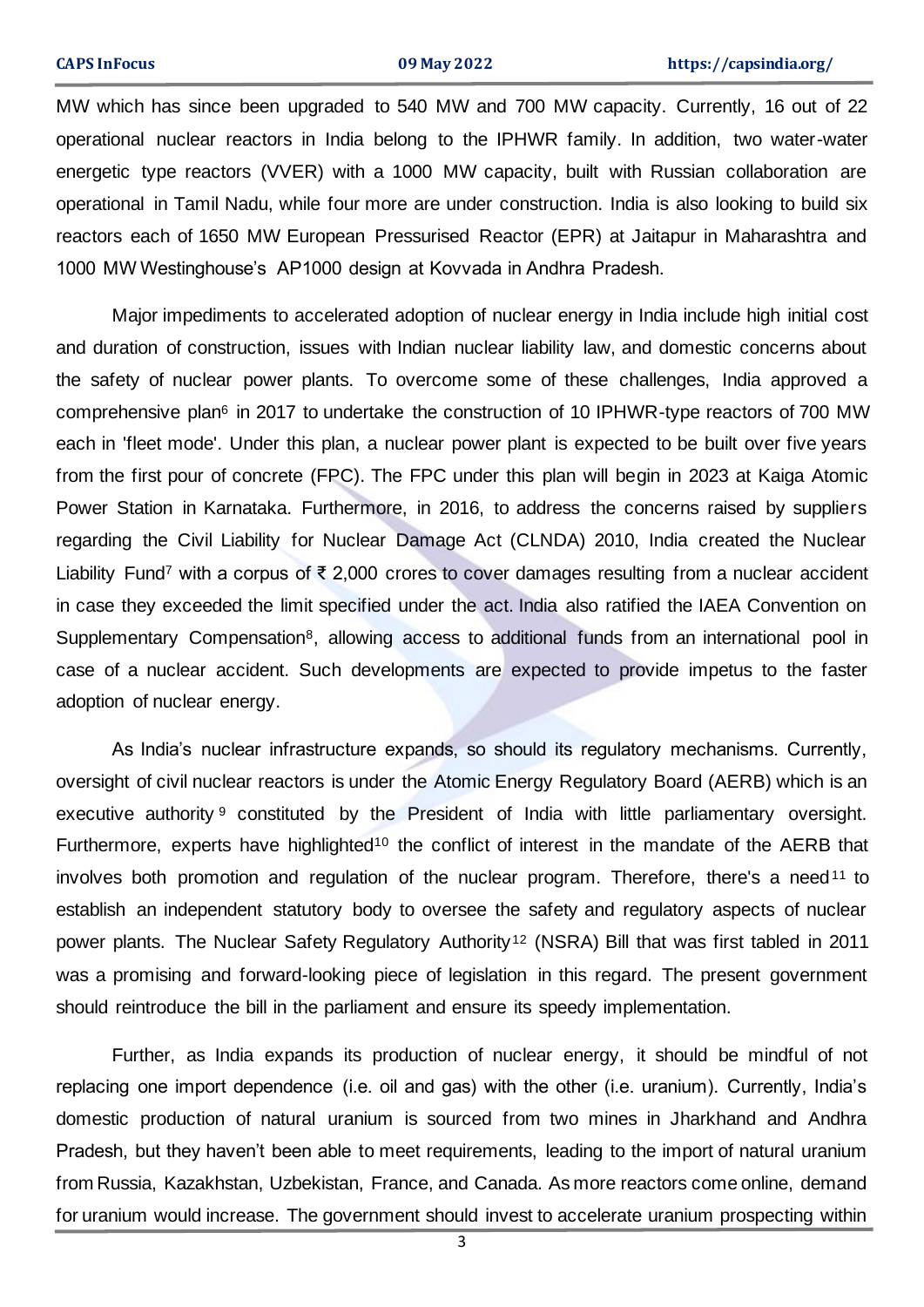the country to reduce import dependence. Recently, the Uranium Corporation of India Ltd. began uranium prospecting<sup>13</sup> and exploitation in Arunachal Pradesh. India should treat nuclear energy selfsufficiency, which includes using financially-viable local uranium resources and indigenous nuclear reactor technology, as an important part of its policy of 'Atmanirbhar Bharat'. India can take advantage of its vibrant start-up ecosystem. The Nuclear Power Corporation of India Limited (NPCIL) and the Department of Atomic Energy (DAE) should facilitate greater interaction between the government, students, and private companies on R&D of nuclear technology.

Lastly, there is a need to address misplaced fear and anxiety among the public about nuclear energy and technology. The Fukushima nuclear disaster of 2011 left an imprint on the Indian public psyche. This has manifested itself in protests against the Kudankulam Nuclear project<sup>14</sup> in Tamil Nadu and, more recently, the Jaitapur Power project<sup>15</sup> in Maharashtra. There is a need to put these fears to rest by engaging and educating the public about various aspects of nuclear energy.

One way could be by building museums that chronicle India's nuclear journey since independence and focus on nuclear technology and its applications in the spheres of health, energy, and agriculture. Furthermore, the government could encourage environmental groups, media persons, and politicians to visit the nuclear plants and see how they function. Internships or fellowship programs can be offered to students in related fields of nuclear physics and policy to familiarise future scientists, policymakers, and analysts with various aspects of nuclear energy and provide a hands-on experience.

### **NOTES**

<sup>1</sup> Reserve Bank of India, *The Impact of Crude Price Shock on India's Current Account Deficit, Inflation and Fiscal Deficit* by Saurabh Ghosh and Shekhar Tomar, Mint Street Memo No. 17, January 4, 2019, [https://www.rbi.org.in/Scripts/MSM\\_Mintstreetmemos17.aspx](https://www.rbi.org.in/Scripts/MSM_Mintstreetmemos17.aspx), accessed May 5, 2022.

<sup>2</sup> Press Information Bureau, *National Statement by Prime Minister Shri Narendra Modi at COP26 Summit in Glasgow*, PIB Delhi, November 1, 202[1, https://pib.gov.in/PressReleasePage.aspx?PRID=1768712](https://pib.gov.in/PressReleasePage.aspx?PRID=1768712), accessed May 5, 2022.

<sup>3</sup> European Nuclear Society, Glossary, *Fuel Comparison*[, https://www.euronuclear.org/glossary/fuel-comparison/](https://www.euronuclear.org/glossary/fuel-comparison/), accessed May 5, 2022.

<sup>4</sup> Duke Energy, Nuclear Information Center, *Capacity Factor – A Measure of Reliability*, February 18, 2015[, https://nuclear.duke](https://nuclear.duke-energy.com/2015/02/18/capacity-factor-a-measure-of-reliability)[energy.com/2015/02/18/capacity-factor-a-measure-of-reliability,](https://nuclear.duke-energy.com/2015/02/18/capacity-factor-a-measure-of-reliability) accessed May 5, 2022.

<sup>5</sup> Nuclear Energy Institute, *Land Needs for Wind, Solar Dwarf Nuclear Plant's Footprint*, July 9, 2015, <https://www.nei.org/news/2015/land-needs-for-wind-solar-dwarf-nuclear-plants>, accessed May 5, 2022.

<sup>6</sup> <sup>6</sup> "Beginning 2023, India to start building nuclear power plants in fleet mode," *The Print*, March 27, 2022, <https://theprint.in/india/beginning-2023-india-to-start-building-nuclear-power-plants-in-fleet-mode/890324/>, accessed May 5, 2022.